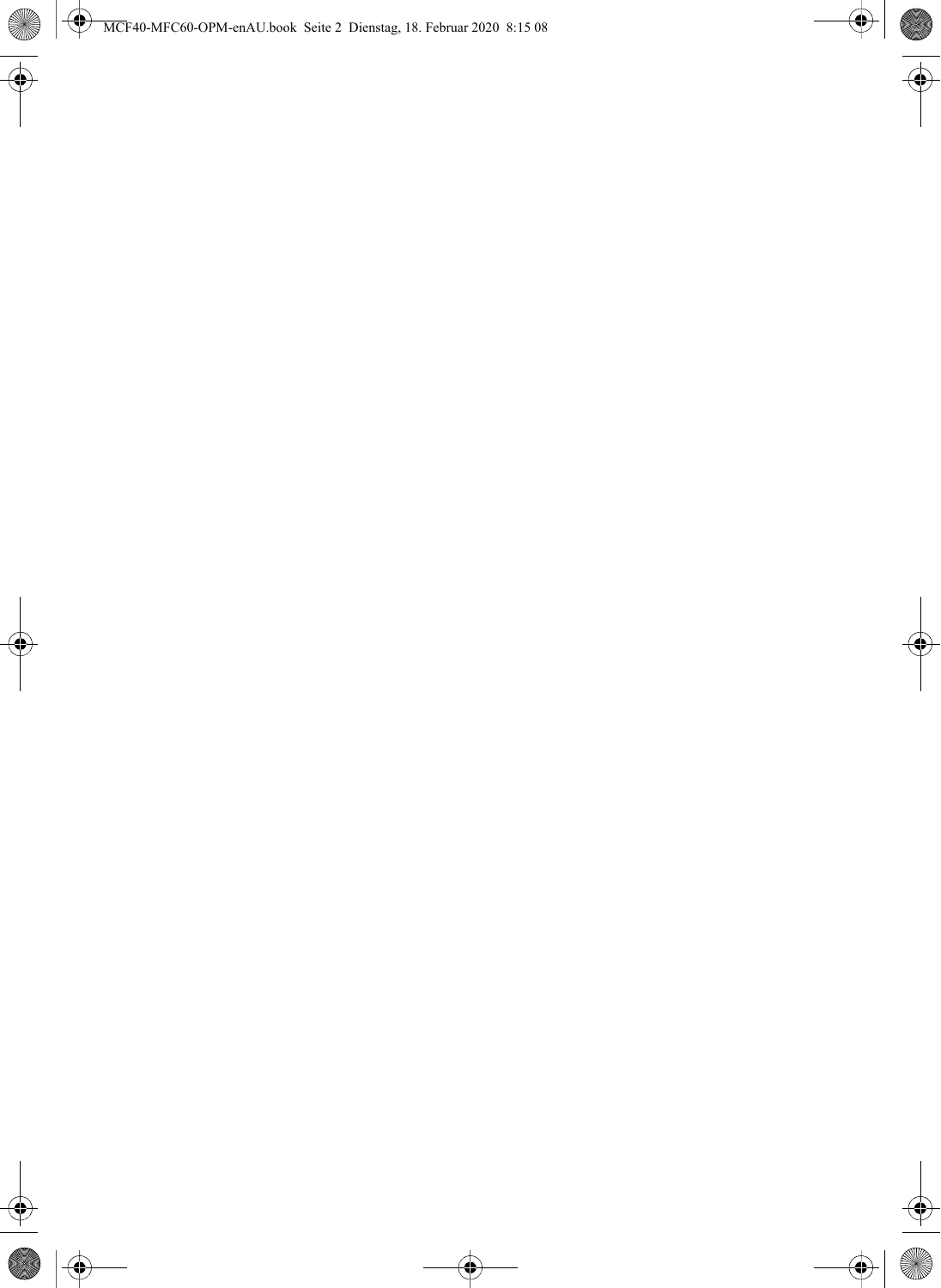**Please read this manual carefully before starting the device. Keep it in a safe place for future reference. If the device is passed on to another person, this manual must be handed over to the user along with it.**

The manufacturer cannot be held liable for damage resulting from **improper usage** or **incorrect operation**.

## **Contents**

| 1 |      |                                         |  |
|---|------|-----------------------------------------|--|
| 2 |      |                                         |  |
|   | 2.1  |                                         |  |
|   | 2.2  |                                         |  |
| 3 |      |                                         |  |
| 4 |      |                                         |  |
| 5 |      |                                         |  |
|   | 5.1  |                                         |  |
|   | 5.2  |                                         |  |
| 6 |      |                                         |  |
|   | 6.1  |                                         |  |
|   | 6.2  |                                         |  |
|   | 6.3  |                                         |  |
|   | 6.4  |                                         |  |
|   | 6.5  |                                         |  |
|   | 6.6  |                                         |  |
|   | 6.7  |                                         |  |
|   | 6.8  | Switching off the cooling device  14    |  |
|   | 6.9  | Interior light control (MCF60 only)  14 |  |
|   | 6.10 |                                         |  |
|   | 6.11 |                                         |  |
|   | 6.12 |                                         |  |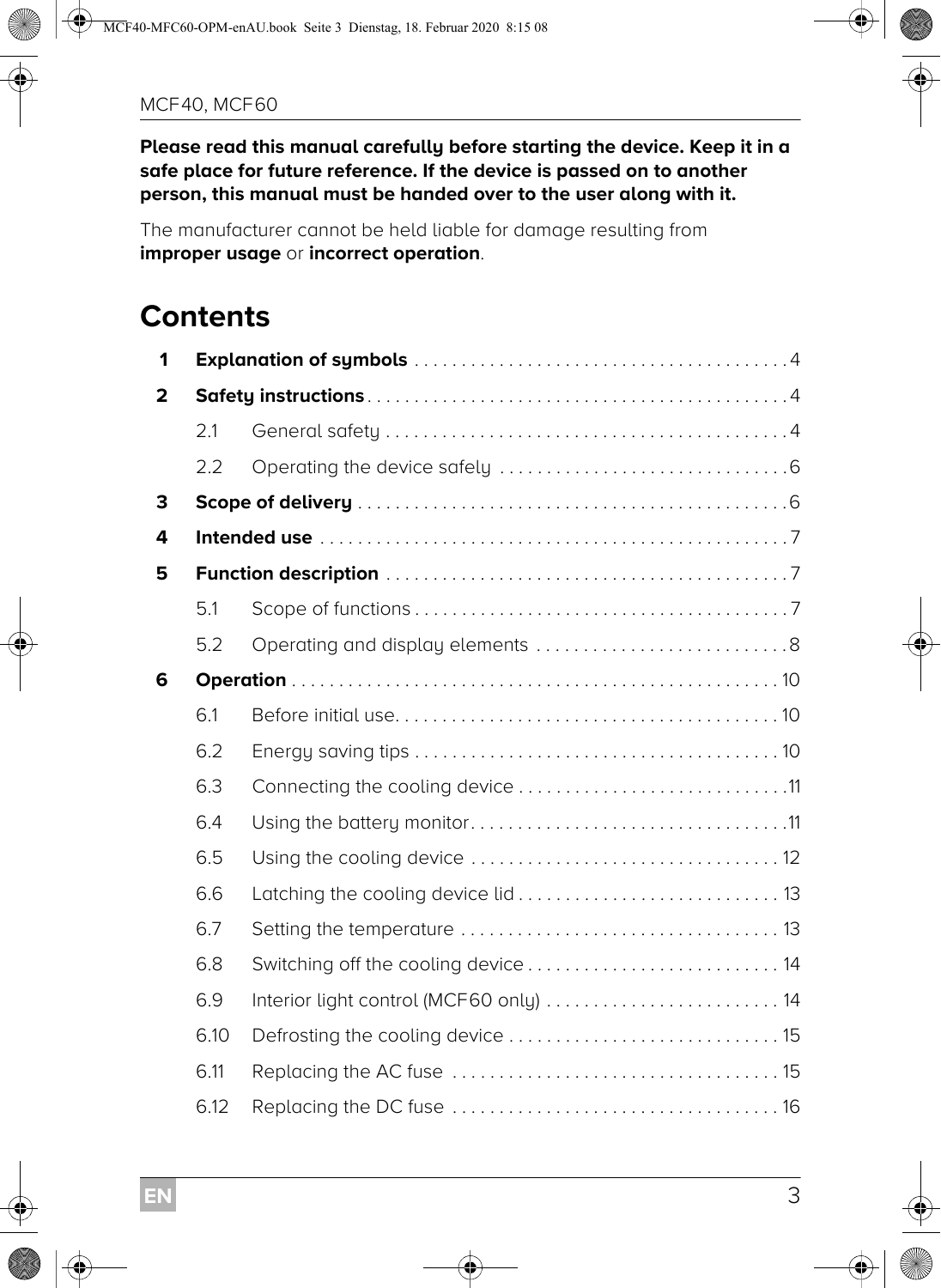| - 8 |  |
|-----|--|
| -9  |  |
|     |  |
|     |  |

# **1 Explanation of symbols**



#### **WARNING!**

**Safety instruction:** Indicates a hazardous situation that, if not avoided, could result in death or serious injury.



#### **CAUTION!**

**Safety instruction:** Indicates a hazardous situation that, if not avoided, could result in minor or moderate injury.



#### **NOTICE!**

Indicates a situation that, if not avoided, can result in property damage.



#### **NOTE**

Supplementary information for operating the product.

# **2 Safety instructions**

## **2.1 General safety**



- Do not operate the device if it is visibly damaged.
- If this device's power cable is damaged, it must be replaced by the manufacturer, customer service or a similarly qualified person in order to prevent safety hazards.
- This device may only be repaired by qualified personnel. Improper repairs can lead to considerable hazards.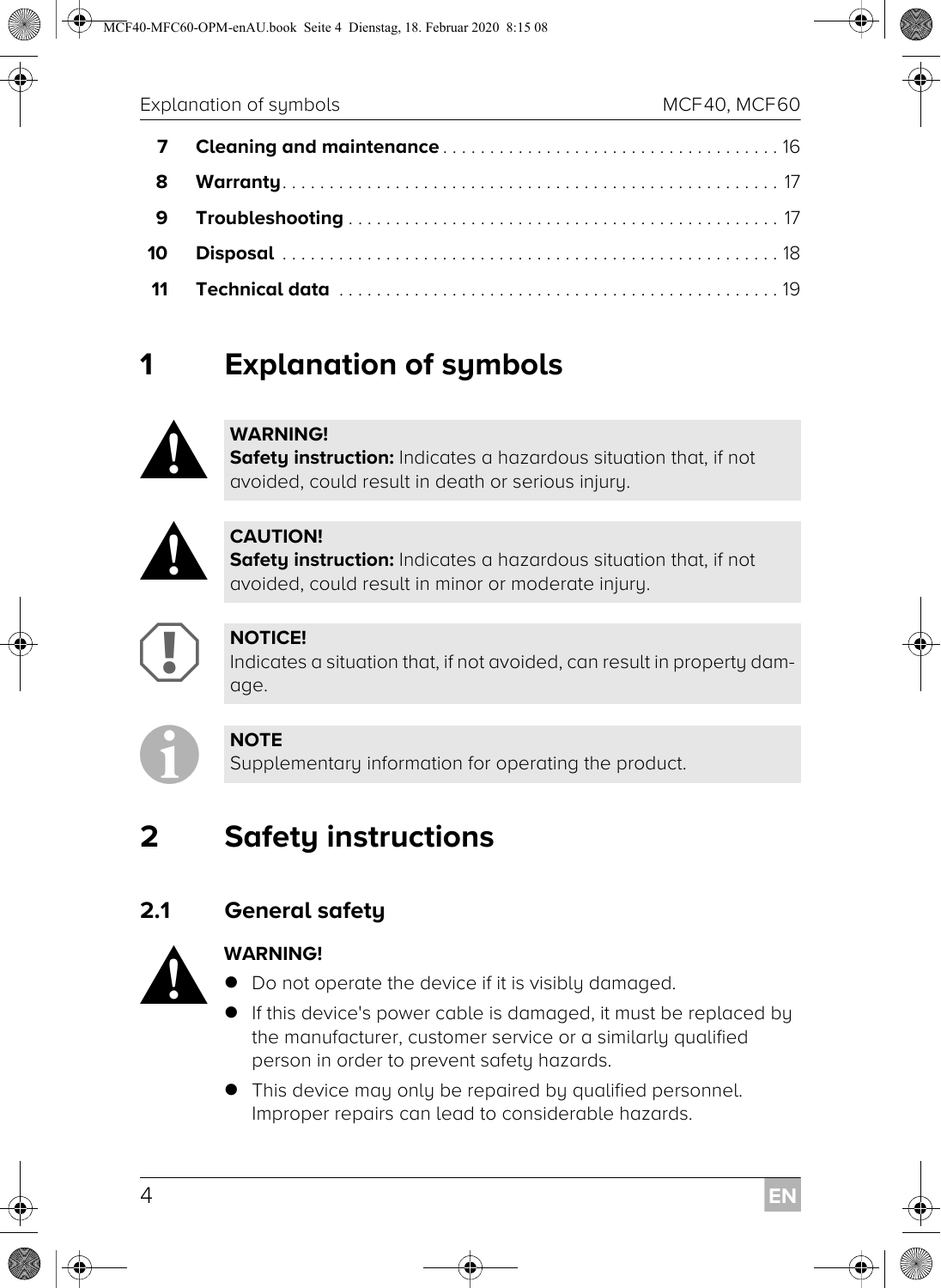- This device can be used by children aged 8 years or over, as well as by persons with diminished physical, sensory or mental capacities or a lack of experience and/or knowledge, providing they are supervised or have been taught how to use the device safely and are aware of the resulting risks.
- Cleaning and user maintenance must not be carried out by children without supervision.
- Children must not play with the device.
- Children must be supervised to ensure that they do not play with the device.
- Always keep and use the device out of the reach of children under the age of 8 years.
- Do not store any explosive substances such as spray cans with a flammable propellant in the device.



- **•** Disconnect the device from the power supply
	- before each cleaning and maintenance
	- after every use
- Food may only be stored in its original packaging or in suitable containers.



- Check that the voltage specification on the type plate corresponds to that of the energy supply.
- $\bullet$  Only connect the device as follows:
	- With the DC cable to a DC plug socket in the vehicle (e. g. cigarette lighter)
	- Or with the 230 V connection cable to the 230 V AC mains supply
- Never pull the plug out of the socket by the cable.
- If the cooler is connected to the DC socket: Disconnect the cooler and other power consuming devices from the battery before connecting the quick charging device.
- If the cooler is connected to the DC socket: Ensure the battery monitor is set to a suitable mode. Otherwise you may discharge the battery.
- The cooling device is not suitable for transporting caustic materials or materials containing solvents.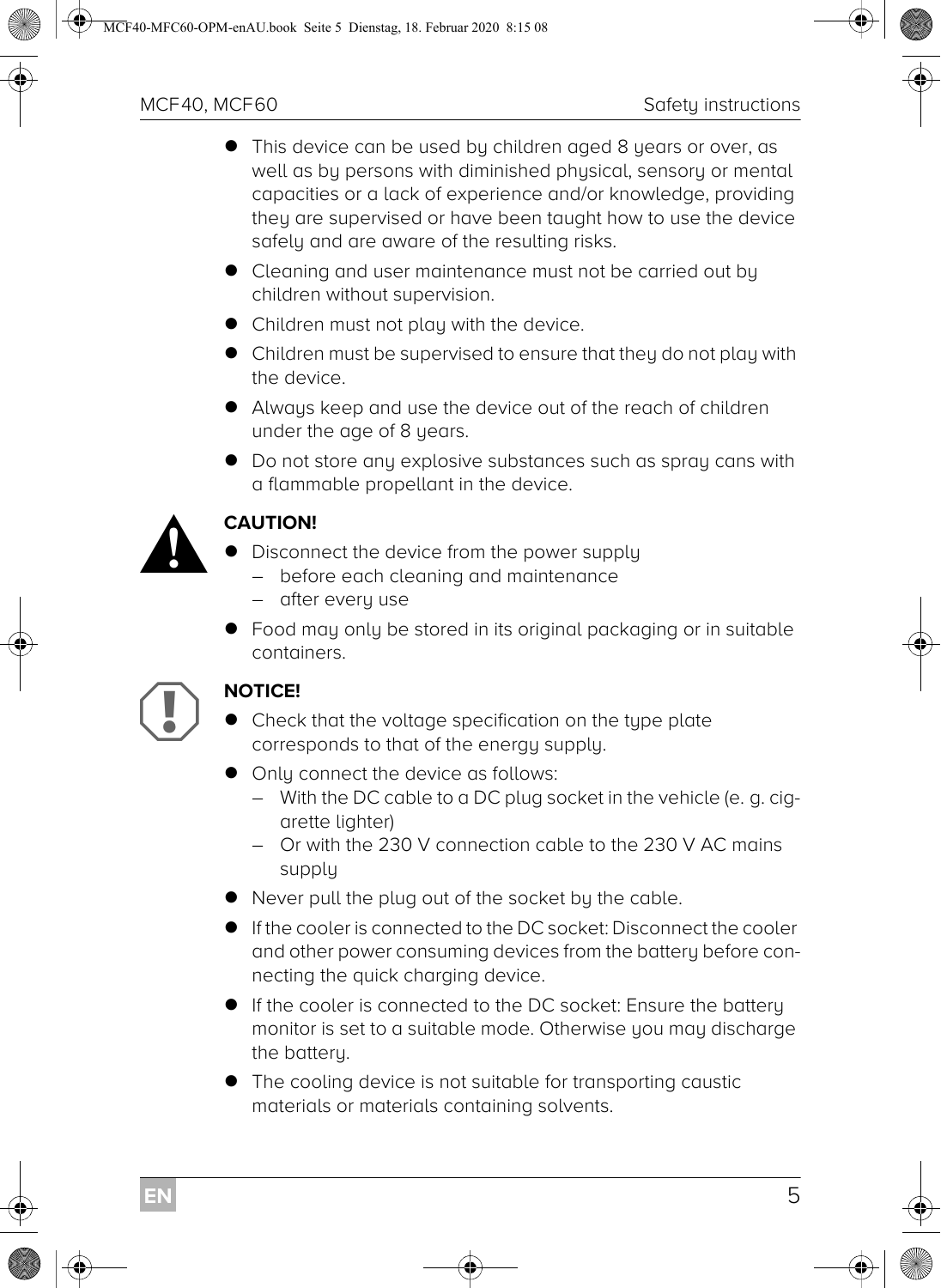The cooling device contains inflammable cyclopentane in the insulation. The gases in the insulation material require special disposal procedures. Deliver the device at the end of its lifecycle to an appropriate recycling.

#### **2.2 Operating the device safely**



**CAUTION!**<br>• Before s<br>the plug Before starting the device, ensure that the power supply line and the plug are dry.



- Do not use electrical devices inside the cooler unless they are recommended by the manufacturer for the purpose.
- Do not place the device near naked flames or other heat sources (heaters, direct sunlight, gas ovens etc.).

#### **Danger of overheating!**

Ensure at all times that there is sufficient ventilation so that the heat that arises during operation does not build up. Make sure that the device is sufficiently far away from walls and other objects so that the air can circulate.

- Ensure that the ventilation openings are not covered.
- Do not fill the inner container with ice or fluid.
- Never immerse the device in water
- Protect the device and the cables against heat and moisture.
- **•** Protect the device from exposure to rain.

# **3 Scope of delivery**

| Quantity | <b>Description</b>  |
|----------|---------------------|
|          | Compressor cooler   |
|          | DC connection cable |
|          | AC connection cable |
|          | Operating manual    |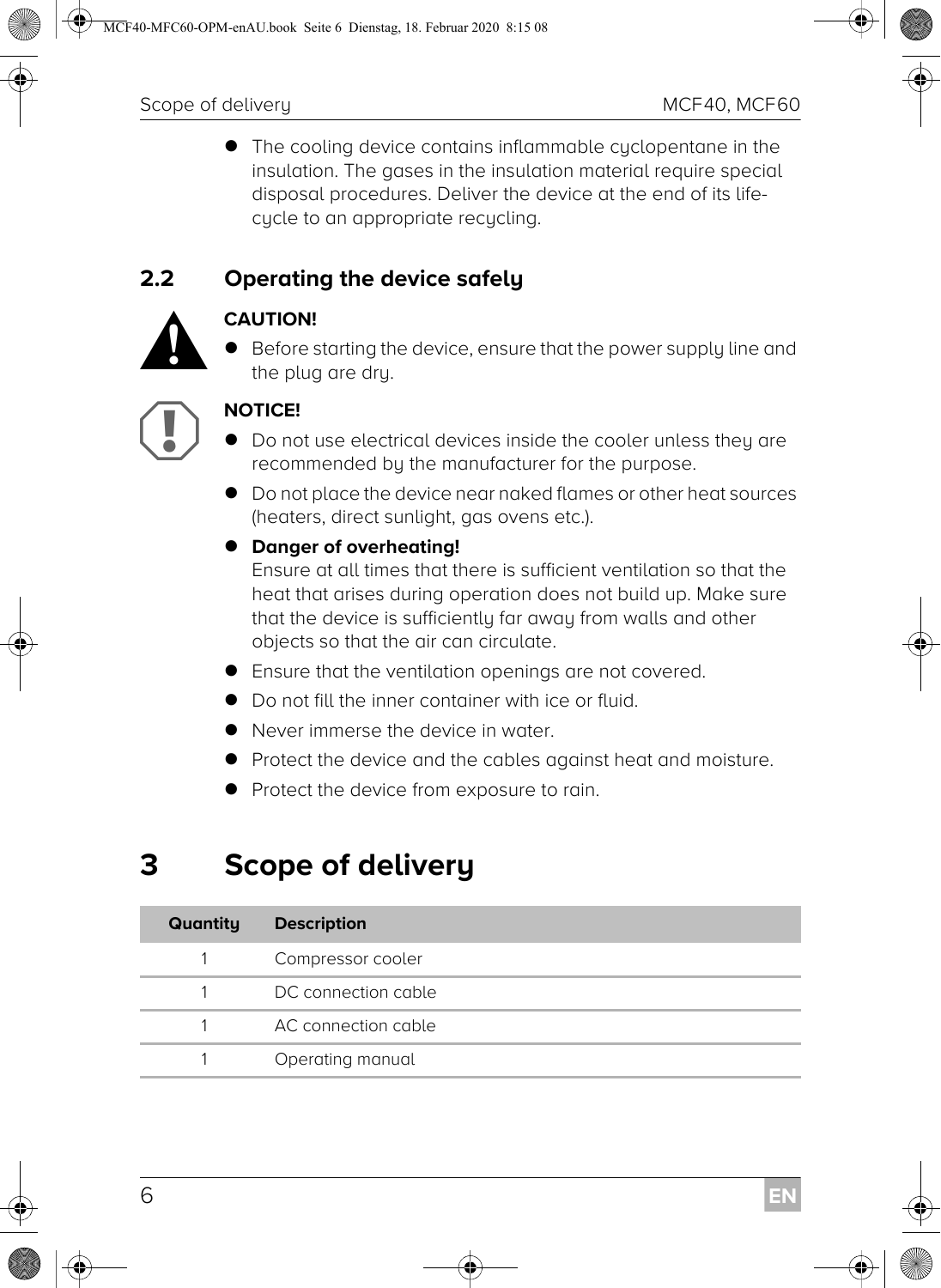# **4 Intended use**

The cooling device is suitable for cooling and freezing foods. The cooling device is also suitable for camping use and in mobile applications such as vehicles, boats or caravans.

The cooling device is designed to be operated from a DC power supply socket of a vehicle, boat or caravan or from an AC mains.



#### **CAUTION! Health hazard!**

Please check if the cooling capacity of the cooling device is suitable for storing the food or medicine you wish to cool.

# **5 Function description**

The cooling device can chill products, keep them cool as well as freeze them. A low maintenance refrigerant circuit with compressor provides the cooling. The foamed in place insulation and compact compressor ensure optimum cooling.

The cooling device is portable.

The cooling device can withstand a short-term inclination of 30°, for example on boats.

#### **5.1 Scope of functions**

- Three-level battery monitor to protect the vehicle battery
- Display with temperature gauge switches off automatically at low battery voltage
- Temperature setting: With two buttons in steps of 1 °C (2 °F)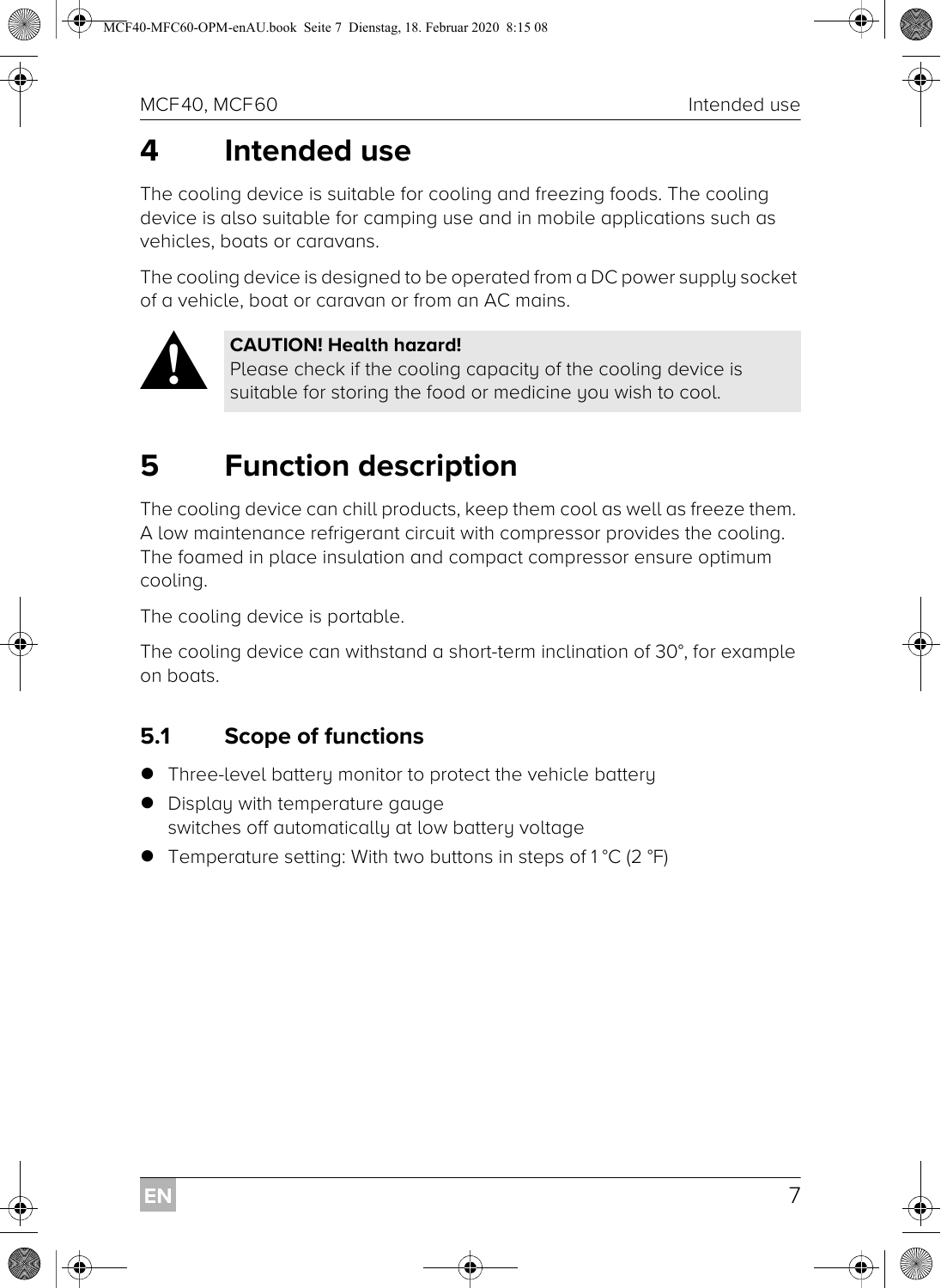## **5.2 Operating and display elements**

#### **Latch for lid (1)**



#### **Operating panel**



| <b>Item</b> | <b>Description</b> | <b>Explanation</b>                                                                                  |                                                                       |
|-------------|--------------------|-----------------------------------------------------------------------------------------------------|-----------------------------------------------------------------------|
|             | ON<br>OFF          | Switches the cooling device on or off when the<br>button is pressed for between one and two seconds |                                                                       |
|             | <b>POWER</b>       | Status indication                                                                                   |                                                                       |
|             |                    | LED lights up green:                                                                                | Compressor is on                                                      |
|             |                    | LED lights up orange:                                                                               | Compressor is off                                                     |
|             |                    | LED flashes orange:                                                                                 | Display switched off auto-<br>matically due to low<br>battery voltage |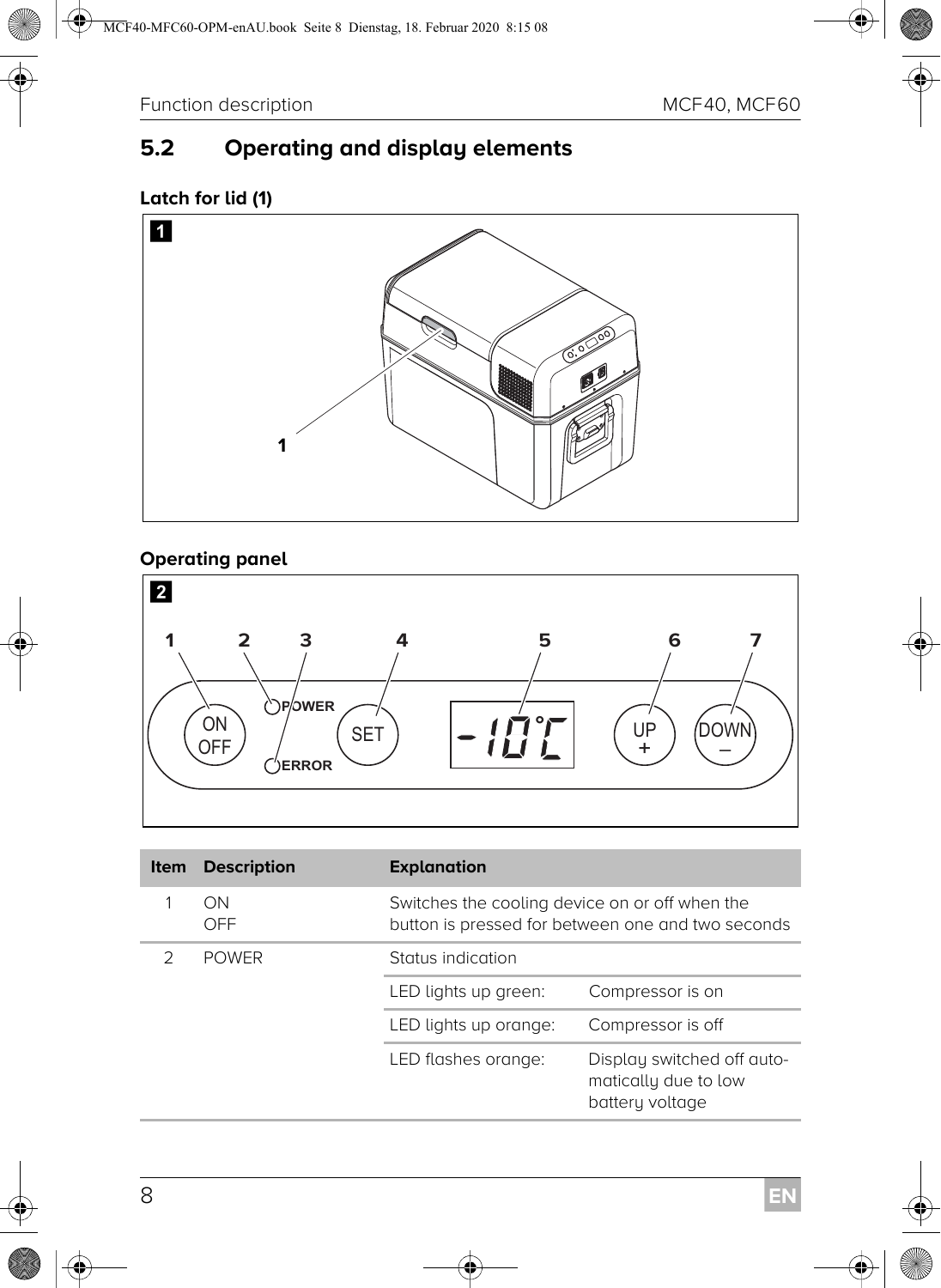| <b>Item</b> | <b>Description</b> | <b>Explanation</b>                                                                                          |                                                                   |  |
|-------------|--------------------|-------------------------------------------------------------------------------------------------------------|-------------------------------------------------------------------|--|
| 3           | <b>ERROR</b>       | LED flashes red:                                                                                            | Cooling device is switched<br>on but not ready for oper-<br>ation |  |
| 4           | <b>SFT</b>         | Selects the input mode<br>- Temperature setting<br>- Celsius or Fahrenheit display<br>- Set battery monitor |                                                                   |  |
| 5           |                    | Display, shows the information                                                                              |                                                                   |  |
| 6           | $"+'"$             | Press once to increase the value                                                                            |                                                                   |  |
|             | $^{\prime}$        | Press once to decrease the value                                                                            |                                                                   |  |

#### **Connectors**



|   | <b>Item</b> Description |
|---|-------------------------|
|   | AC socket               |
|   | 2 AC Fuse holder        |
| 3 | Cover AC socket         |
| 4 | Cover DC socket         |
| 5 | DC socket               |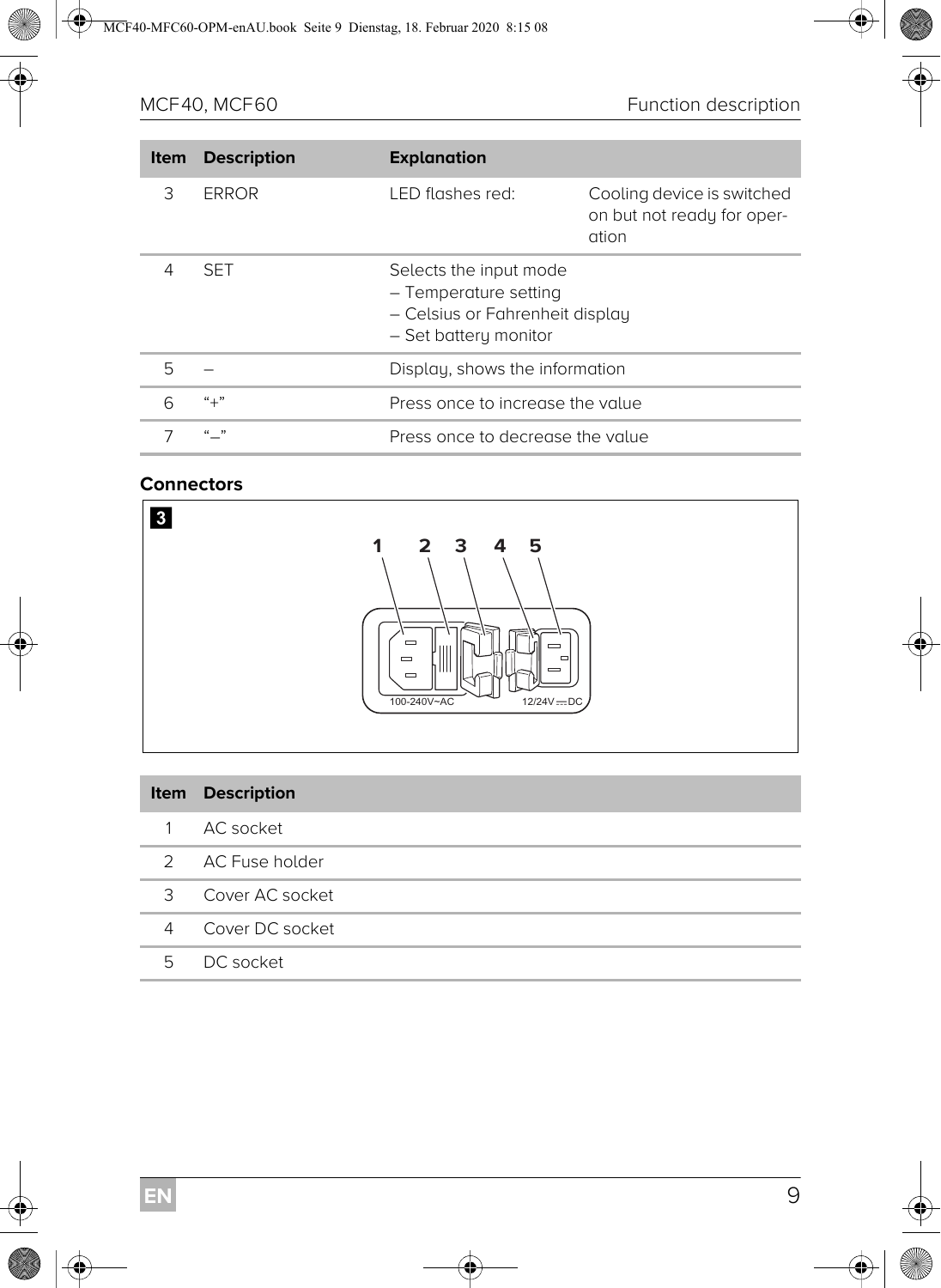# **6 Operation**

#### **6.1 Before initial use**

# $\mathbf 0$

#### **NOTE**

Before starting your new cooling device for the first time, you should clean it inside and outside with a damp cloth for hugienic reasons (please also refer to the chapter "Cleaning and maintenance" on page 16).

#### **Selecting the temperature units**

You can switch the temperature display between Celsius and Fahrenheit. Proceed as follows:

- ▶ Switch on the cooling device.
- ➤ Press the "SET" button twice.
- ➤ Use the "+" and "–" buttons to select Celsius or Fahrenheit.
- $\checkmark$  The selected temperature units then appear in the display for a few seconds. The display flashes several times before it returns to the current temperature.

#### **6.2 Energy saving tips**

- Choose a well ventilated location which is protected from direct sunlight.
- Allow warm food to cool down first before placing it in the cooling device to keep cool.
- $\bullet$  Do not open the cooling device more often than necessary.
- Do not leave the cooling device open for longer than necessary.
- Defrost the cooling device once a layer of ice forms.
- Avoid unnecessarily low temperatures.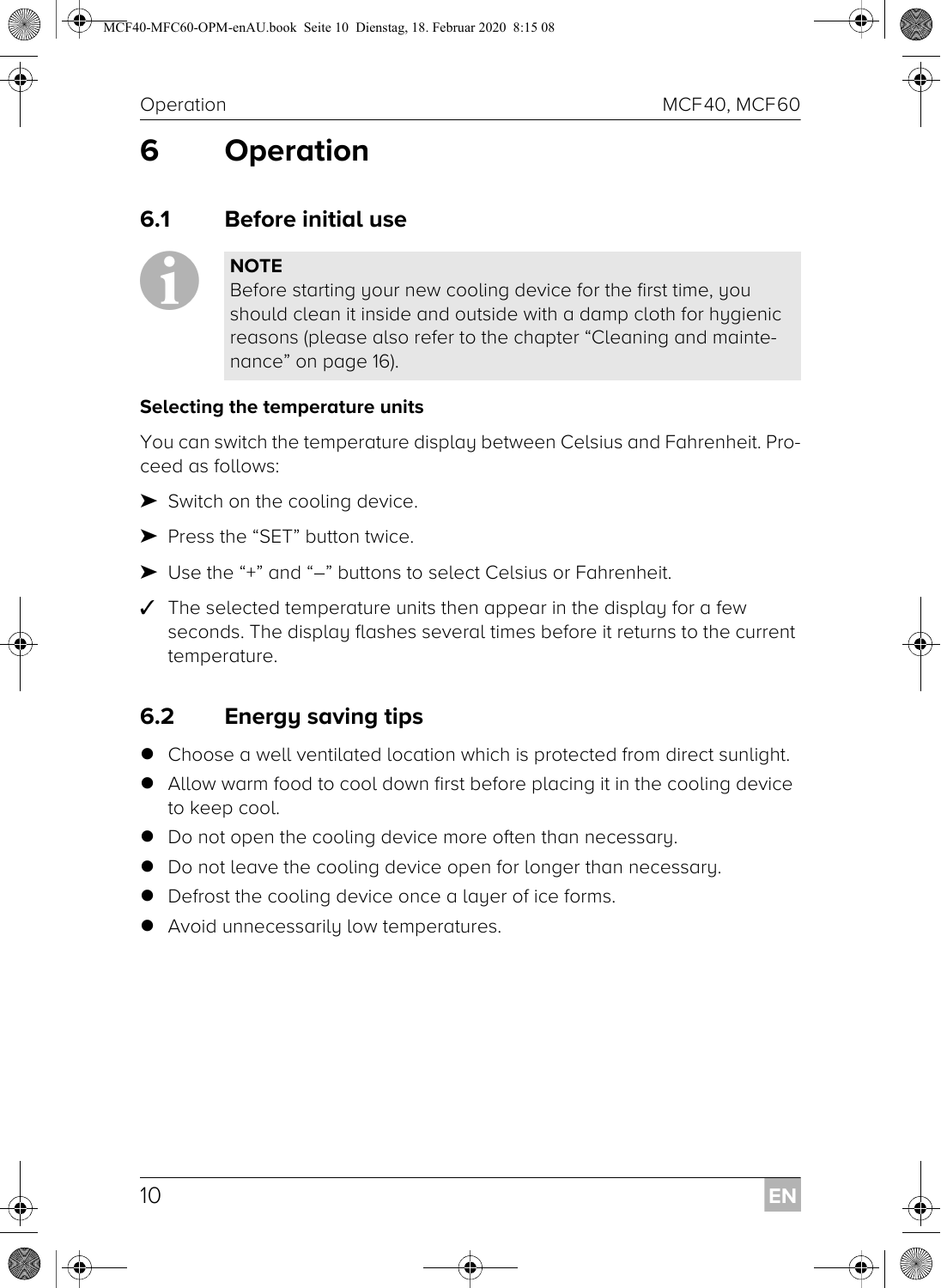#### **6.3 Connecting the cooling device**

The cooling device can be operated with DC or AC voltage.

# $\bigodot$

#### **NOTICE! Danger of damage!**

 Disconnect the cooling device and other consumer units from the vehicle battery before you connect the vehicle battery to a quick charging device.

Overvoltage can damage the electronics of the cooling device.

● For protection of the cooling device the DC cable supplied includes a fuse inside the plug. Do **not** remove the fused DC plug.

Only use the DC cable supplied.

For safety reasons the cooling device is equipped with an electronic system to prevent polarity reversal. This protects the cooling device against shortcircuiting when connecting to a battery.

- ➤ Plug the DC connection cable into the DC socket and connect it to a 12 V or 24 V power socket or …
- ➤ … plug the AC connection cable into the AC voltage socket and connect it to an AC mains.
- ➤ Close the covers of the sockets not in use to prevent accidentally touching the sockets. This also prevents dust, water and dirt from entering the socket.

## **6.4 Using the battery monitor**

The cooling device is equipped with a multi-level battery monitor that protects your vehicle battery against excessive discharging when the cooling device is connected to the DC power supply.

If the cooling device is operated when the vehicle ignition is switched off, the cooling device switches off automatically as soon as the supply voltage falls below a set level. The cooling device will switch back on once the vehicle battery has been recharged to the restart voltage level.



#### **NOTICE! Danger of damage!**

When switched off by the battery monitor, the vehicle battery will no longer be fully charged. Avoid starting repeatedly or operating current consumers without longer charging phases. Ensure that the vehicle battery is recharged.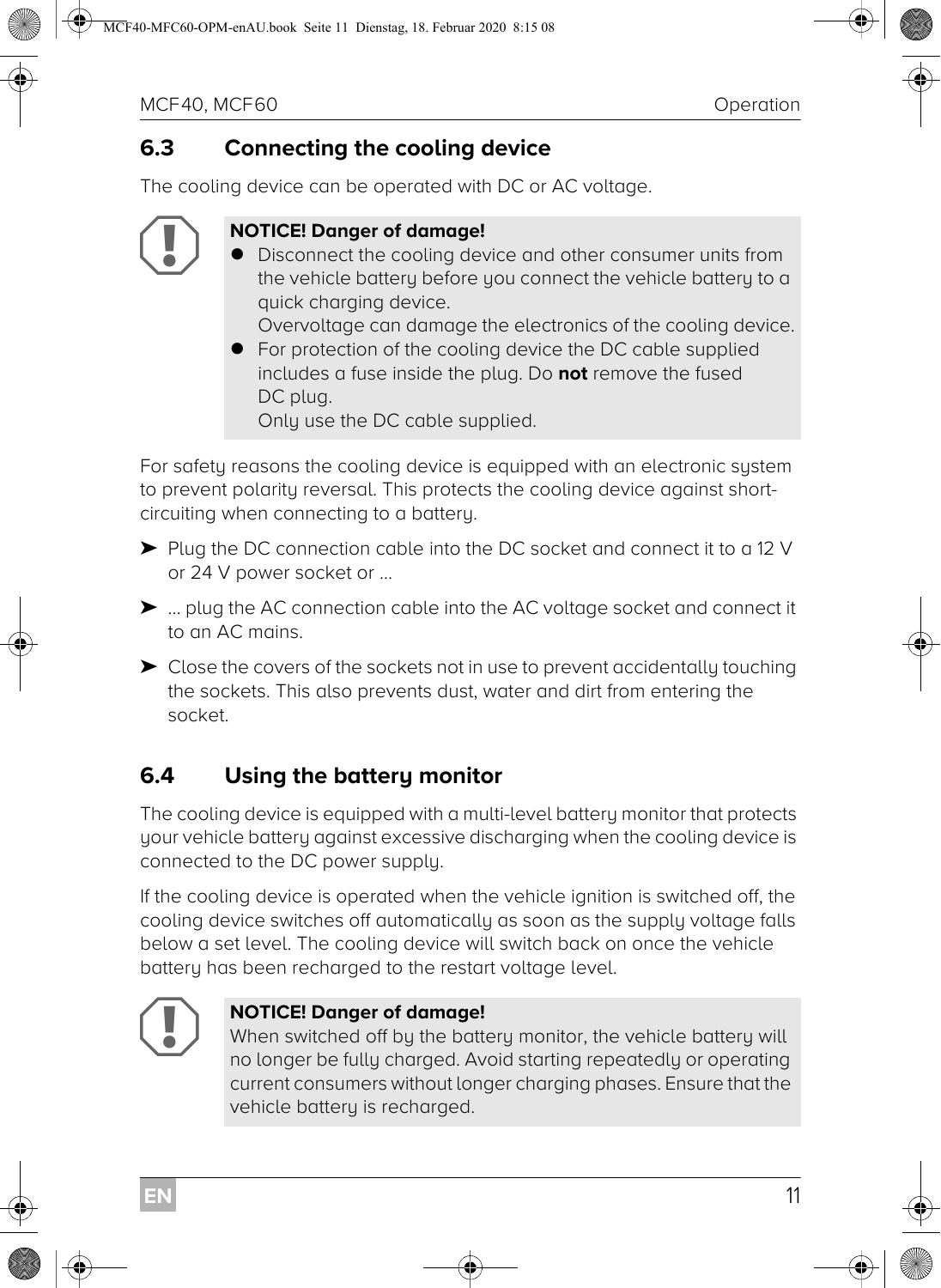In "HIGH" mode, the battery monitor responds faster than at the levels "LOW" and "MED" (see the following table).

| <b>Battery monitor mode</b>    | LOW         | <b>MED</b> | <b>HIGH</b> |
|--------------------------------|-------------|------------|-------------|
| Switch-off voltage at 12 V     | 101V        | 11.4 V     | 11.8V       |
| Restartvoltage at 12 V         | 11.1 $\vee$ | 12.2 V     | 12.6 V      |
| Switch-off voltage at 24 V     | 21.5V       | 241V       | 24.6 V      |
| <b>Restart voltage at 24 V</b> | 23.0 V      | 253 V      | 26 2 V      |

Proceed as follows to select the battery monitor mode:

- ▶ Switch on the cooling device.
- ➤ Press the "SET" button three times.
- ➤ Use the "+" and "–" buttons to select the battery monitor mode.
- $\checkmark$  The selected mode then appears in the display for a few seconds. The display flashes several times before it returns to the current temperature.



#### **NOTE**

When the cooling device is supplied by the vehicle battery, select the battery monitor mode "HIGH". If the cooling device is connected to a supply battery, the battery monitor mode "LOW" will suffice.

#### **6.5 Using the cooling device**



#### **NOTICE! Danger of overheating!**

Ensure at all times that there is sufficient ventilation so that the heat that generated during operation can dissipate. Ensure that the ventilation slots are not covered. Make sure that the cooling device is sufficiently far away from walls and other objects so that the air can circulate.

Proceed as follows:

➤ Place the cooling device on a firm foundation.



#### **NOTE**

Place the cooling device as shown (fig.  $\blacksquare$ , page 8). If you operate the cooling device in a different position it can be damaged.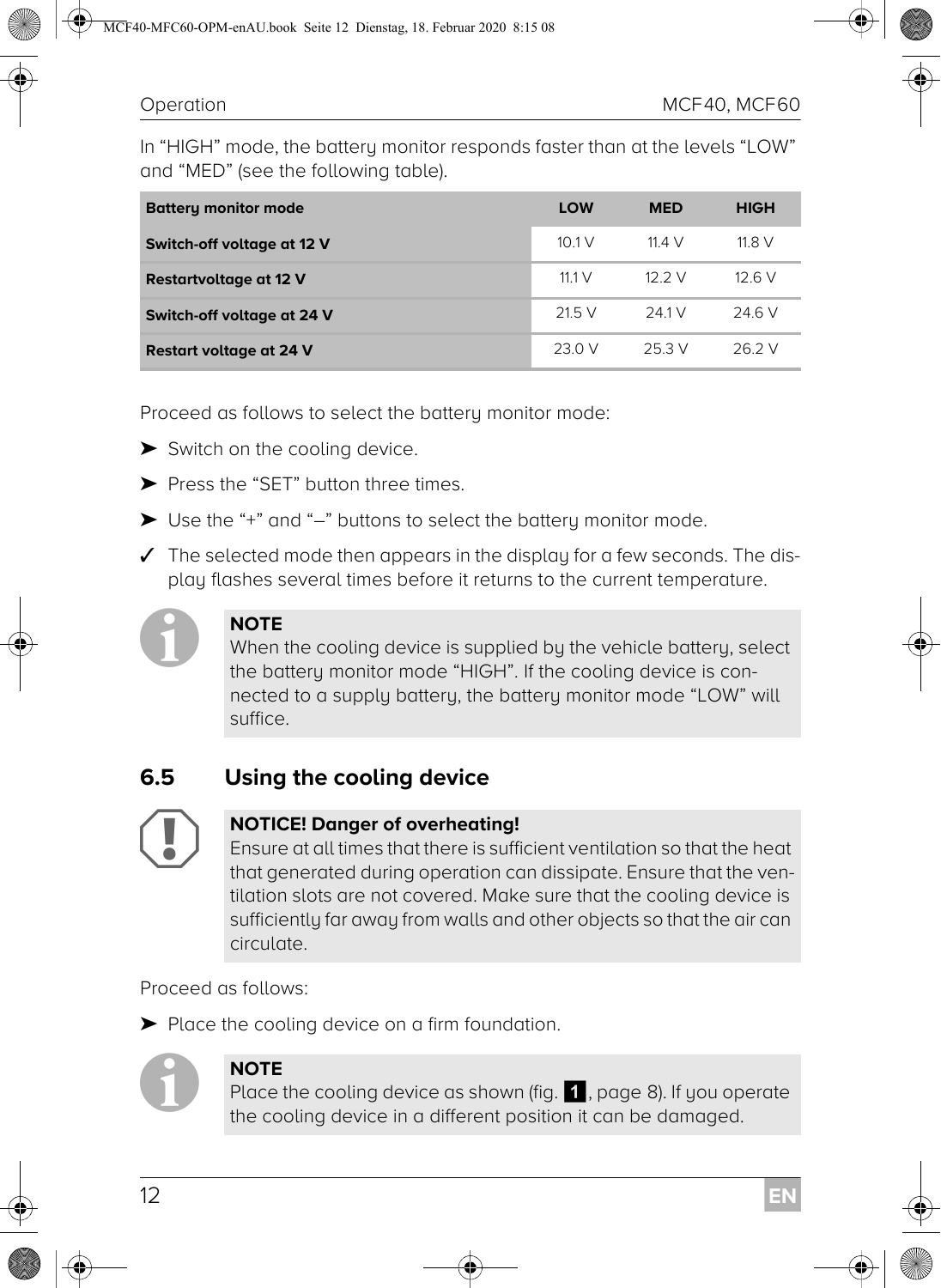➤ Connect the cooling device (chapter "Connecting the cooling device" on page 11).



#### **NOTICE! Danger from excessively low temperature!**

Ensure that only those objects are placed in the cooling device that are intended to be cooled at the selected temperature.

- ➤ Press the "ON/OFF" button for between one and two seconds.
- ✓ The "POWER" LED lights up.
- $\checkmark$  The display switches on and shows the current cooling temperature.



#### **NOTE**

The temperature displayed is that of the middle of the interior. The temperatures elsewhere can deviate from this temperature.

The cooling device starts cooling the interior.



#### **NOTE**

When operating with the battery, the display switches off automatically if the battery voltage is low. The "POWER" LED flashes orange.

## **6.6 Latching the cooling device lid**

- ► Lift the latch (fig. 1 1, page 8) and close the lid.
- ➤ Release the latch.
- ✓ The latch audibly clicks in place and secures the cooling device lid.

#### **6.7 Setting the temperature**

- ➤ Press the "SET" button once.
- ➤ Use the "+" and "–" buttons to select the cooling temperature.
- $\checkmark$  The cooling temperature appears in the display for a few seconds. The display flashes several times and then the current temperature is displayed again.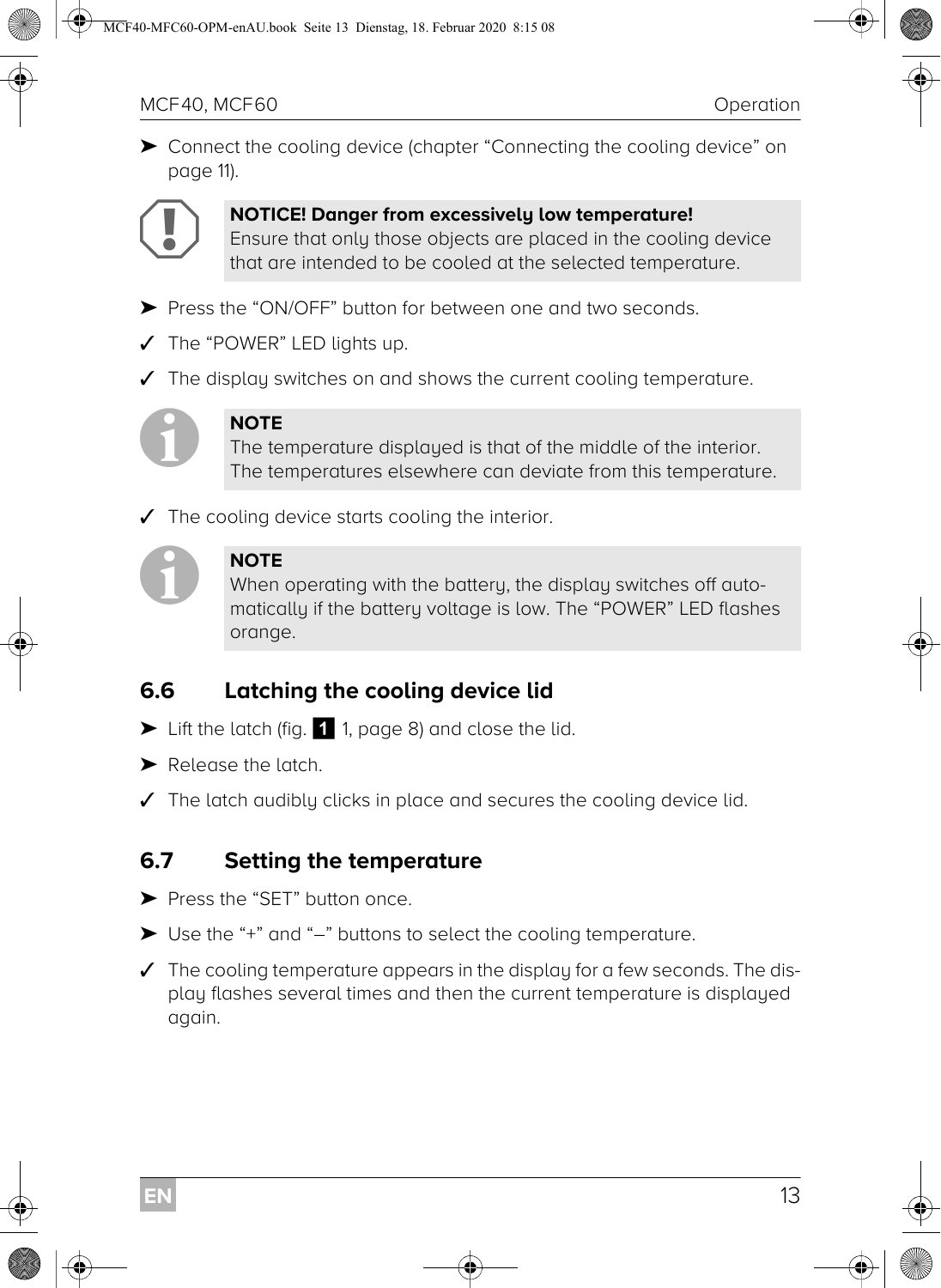## **6.8 Switching off the cooling device**

- $\blacktriangleright$  Emptu the cooling device.
- ➤ Switch the cooling device off.
- ➤ Pull out the connection cable.

If you do not want to use the cooling device for a longer period of time:

➤ Leave the lid slightly open. This prevents odour build-up.

## **6.9 Interior light control (MCF60 only)**

You can switch the interior light on or off.

Proceed as follows:

- ➤ Make sure the display is in normal operation mode, displaying actual temperature.
- ➤ Press the "DOWN" button to switch the light on.
- ➤ Press the "DOWN" button again to switch the light off.
- $\blacktriangleright$  The dot ( $\blacklozenge$ ) in the upper left of display indicates whether the light is on or off.



Interior light ON Interior light OFF





If left on, the interior light switches off automatically after 30 min.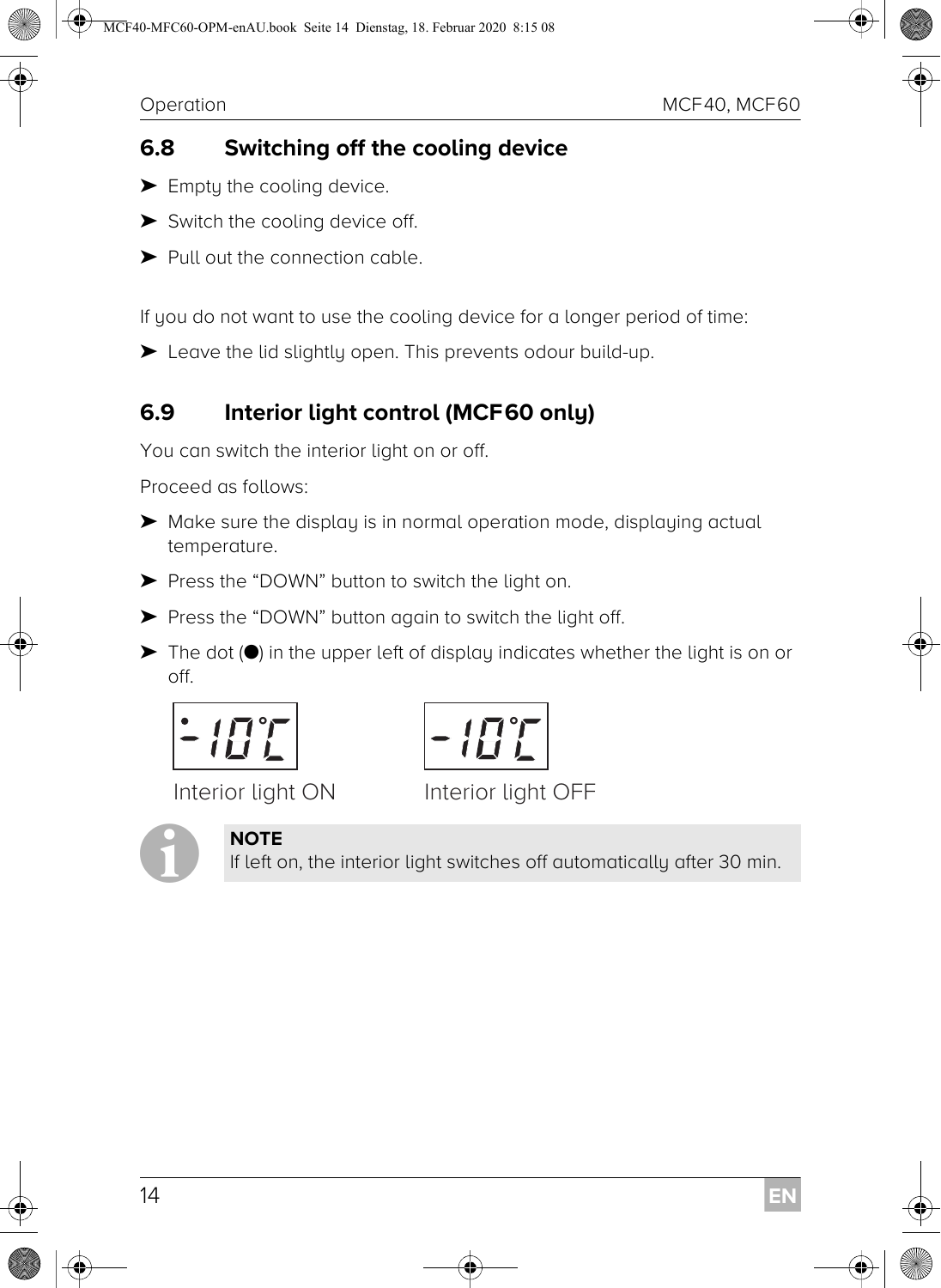#### **6.10 Defrosting the cooling device**

Humidity can form frost in the interior of the cooling device or on the evaporator. This reduces the cooling capacity. Defrost the cooling device in good time to avoid this.



#### **NOTICE! Danger of damage!**

Never use hard or pointed tools to remove ice or to loosen objects which have frozen in place.

To defrost the cooling device, proceed as follows:

- ➤ Take out the contents of the cooling device.
- ➤ If necessary, place them in another cooling device to keep them cool.
- ➤ Switch off the cooling device.
- ➤ Leave the lid open.
- ➤ Wipe off the defrosted water.

#### **6.11 Replacing the AC fuse**



#### **DANGER! Danger of electrocution!**

Disconnect the connection cable before you replace the AC fuse.

- ➤ Remove the connection cable.
- ➤ Pry out the fuse holder (fig. 3 2, page 9) with a screwdriver.
- ➤ Replace the defective fuse with a new one that has the same rating (T4AL250V).
- ➤ Press back the fuse holder into the housing.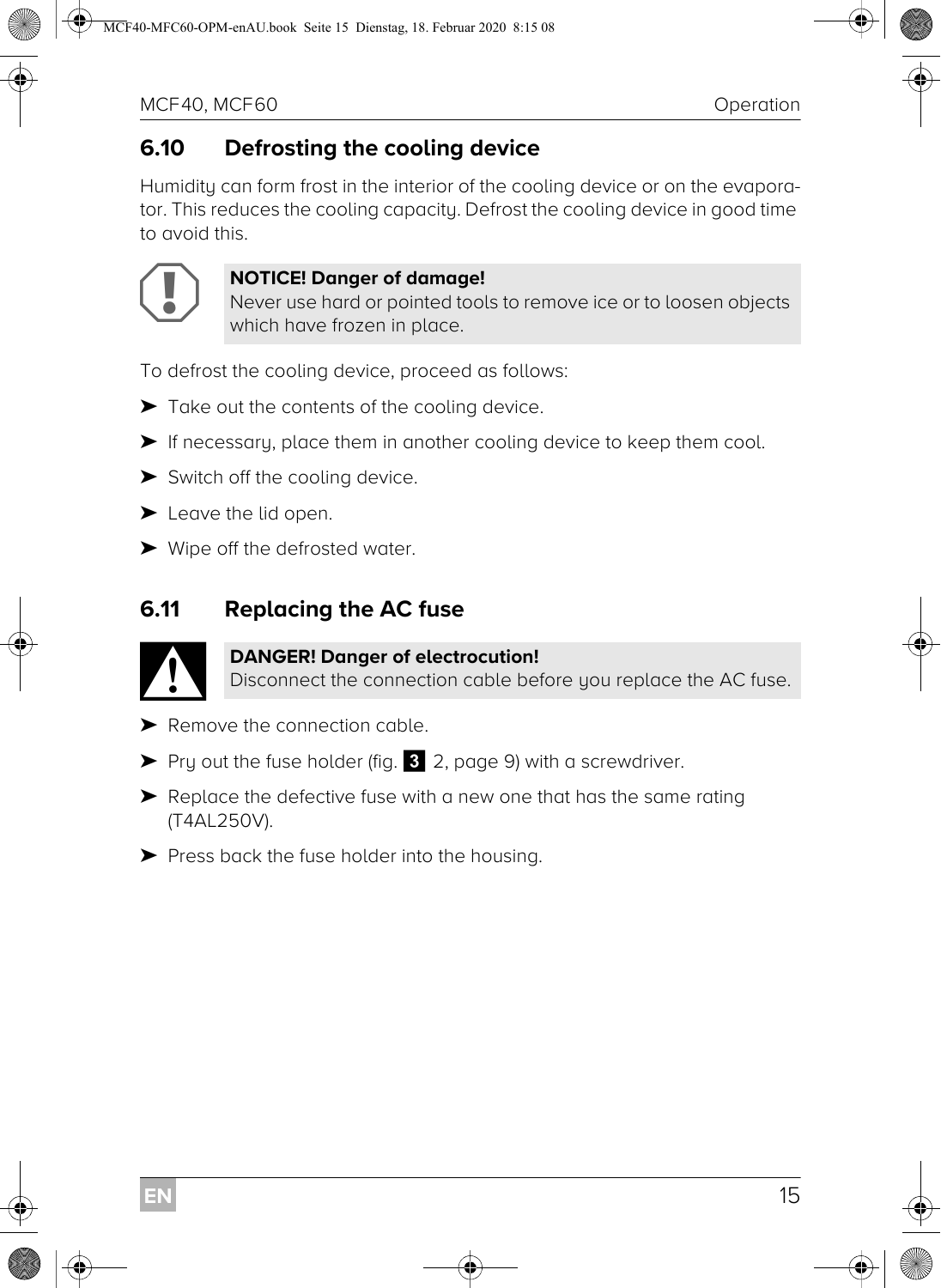## **6.12 Replacing the DC fuse**



#### **NOTE – Internal DC fuse**

There is an additional DC fuse inside the device (Automotive standard blade fuse, 10 A). This fuse can only be replaced by an authorised repair centre.



➤ Replace the fuse (8 A 32 V) as shown.

# **7 Cleaning and maintenance**

#### **NOTICE! Damage hazard**

- Never clean the cooler under running water or in dish water.
- Do not use abrasive cleaning agents or hard objects during cleaning as these can damage the cooler.

➤ Occasionally clean the device interior and exterior with a damp cloth.

➤ Make sure that the air inlet and outlet vents on the device are free of any dust and dirt, so that heat can be released and the device is not damaged.

 $\bigodot$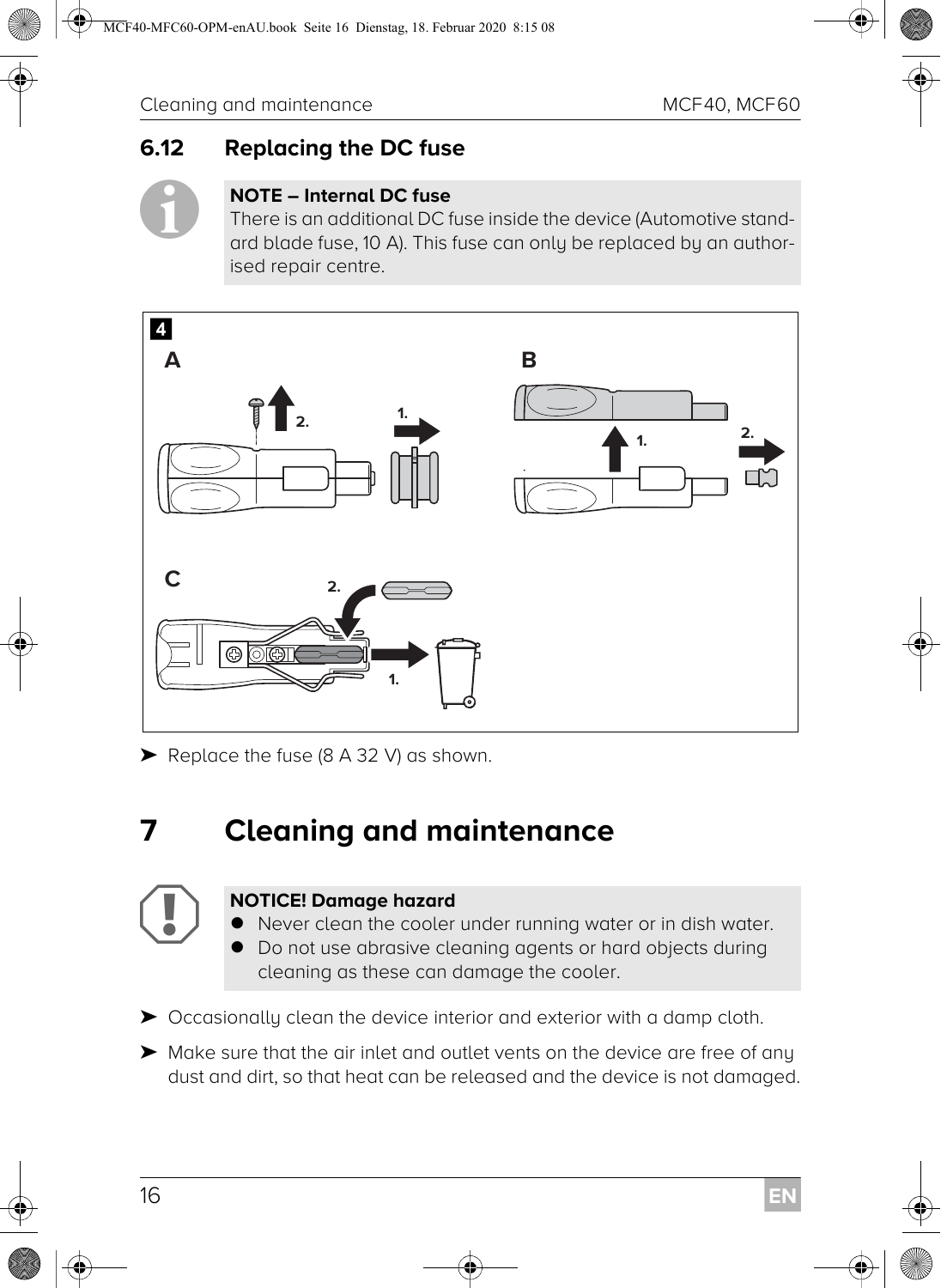# **8 Warranty**

If the product does not work as it should, please contact your retailer or the manufacturer's branch in your country (see dometic.com/dealer). The warranty applicable to your product is 1 year.

For repair and warranty processing, please include the following documents when you send in the device:

- A copy of the receipt with purchasing date
- A reason for the claim or description of the fault

#### **Australia only**

Our goods come with guarantees that cannot be excluded under the Australian Consumer Law. You are entitled to a replacement or refund for a major failure and for compensation for any other reasonably foreseeable loss or damage. You are also entitled to have the goods repaired or replaced if the goods fail to be of acceptable quality and the failure does not amount to a major failure.

#### **New Zealand only**

This warranty policy is subject to the conditions and guarantees which are mandatory as implied by the Consumer Guarantees Act 1993(NZ).

# **9 Troubleshooting**

| <b>Fault</b>                                                 | <b>Possible cause</b>                                            | <b>Suggested remedy</b>                                                                           |
|--------------------------------------------------------------|------------------------------------------------------------------|---------------------------------------------------------------------------------------------------|
| The cooling device<br>does not function.<br>"POWER" LED does | No voltage present in<br>the DC power socket<br>in your vehicle. | The ignition must be switched on in<br>most vehicles to supply current to the<br>DC power socket. |
| not glow.                                                    | No voltage present in<br>the AC voltage<br>socket.               | Try using another plug socket.                                                                    |
|                                                              | The device AC fuse is<br>defective.                              | Replace the device AC fuse (chapter<br>"Replacing the AC fuse" on page 15).                       |
|                                                              | The integrated mains<br>adapter is defective.                    | This can only be repaired by an<br>authorised repair centre.                                      |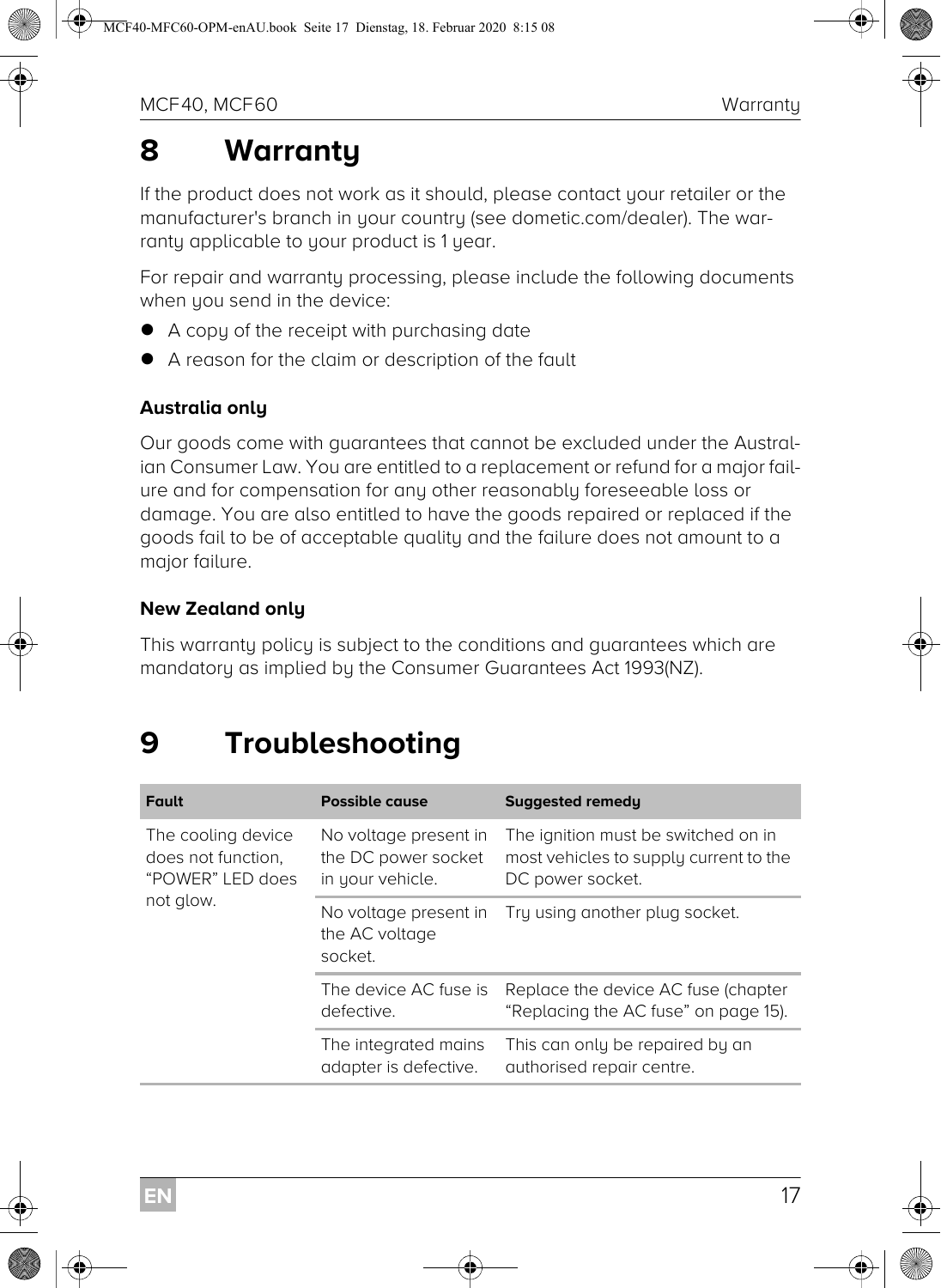| <b>Fault</b>                                                                                                             | <b>Possible cause</b>                                                                            | <b>Suggested remedy</b>                                                                                                                                   |
|--------------------------------------------------------------------------------------------------------------------------|--------------------------------------------------------------------------------------------------|-----------------------------------------------------------------------------------------------------------------------------------------------------------|
| The cooling device<br>does not cool (plug<br>is inserted. "POWER"<br>LED is lit).                                        | Defective compressor.                                                                            | This can only be repaired by an<br>authorised repair centre.                                                                                              |
| The cooling device<br>does not cool (plug<br>is inserted, "POWER"<br>LED flashes orange,<br>display is switched<br>off). | Battery voltage is too<br>low.                                                                   | Test the battery and charge it as<br>needed.                                                                                                              |
| When operating from<br>the DC power<br>socket:<br>The ignition is on                                                     | The fitting of the DC<br>power socket is dirty.<br>This results in a poor<br>electrical contact. | If the plug becomes very warm in the<br>DC power socket fitting, either the fit-<br>ting must be cleaned or the plug has<br>not been assembled correctly. |
| and the cooling<br>device is not work-<br>ing.                                                                           | The fuse of the DC<br>plug has blown.                                                            | Replace the fuse (8 A) of the DC plug<br>with one of the same rating (chapter<br>"Replacing the DC fuse" on page 16).                                     |
|                                                                                                                          | The DC fuse inside<br>the cooling device<br>has blown.                                           | This can only be repaired by an<br>authorised repair centre.                                                                                              |
|                                                                                                                          | The vehicle fuse has<br>blown.                                                                   | Replace the vehicle's DC power<br>socket fuse. Please refer to the oper-<br>ating manual of your vehicle.                                                 |
| The display shows<br>an error message<br>(e.g. "Err1") and the<br>cooling device does<br>not cool.                       | The appliance has<br>switched off due to an<br>internal fault.                                   | This can only be repaired by an<br>authorised repair centre.                                                                                              |

# **10 Disposal**

➤ Place the packaging material in the appropriate recycling waste bins wherever possible.



If you wish to finally dispose of the product, ask your local recycling<br>centre or specialist dealer for details about how to do this in<br>accordance with the applicable disposal regulations. centre or specialist dealer for details about how to do this in accordance with the applicable disposal regulations.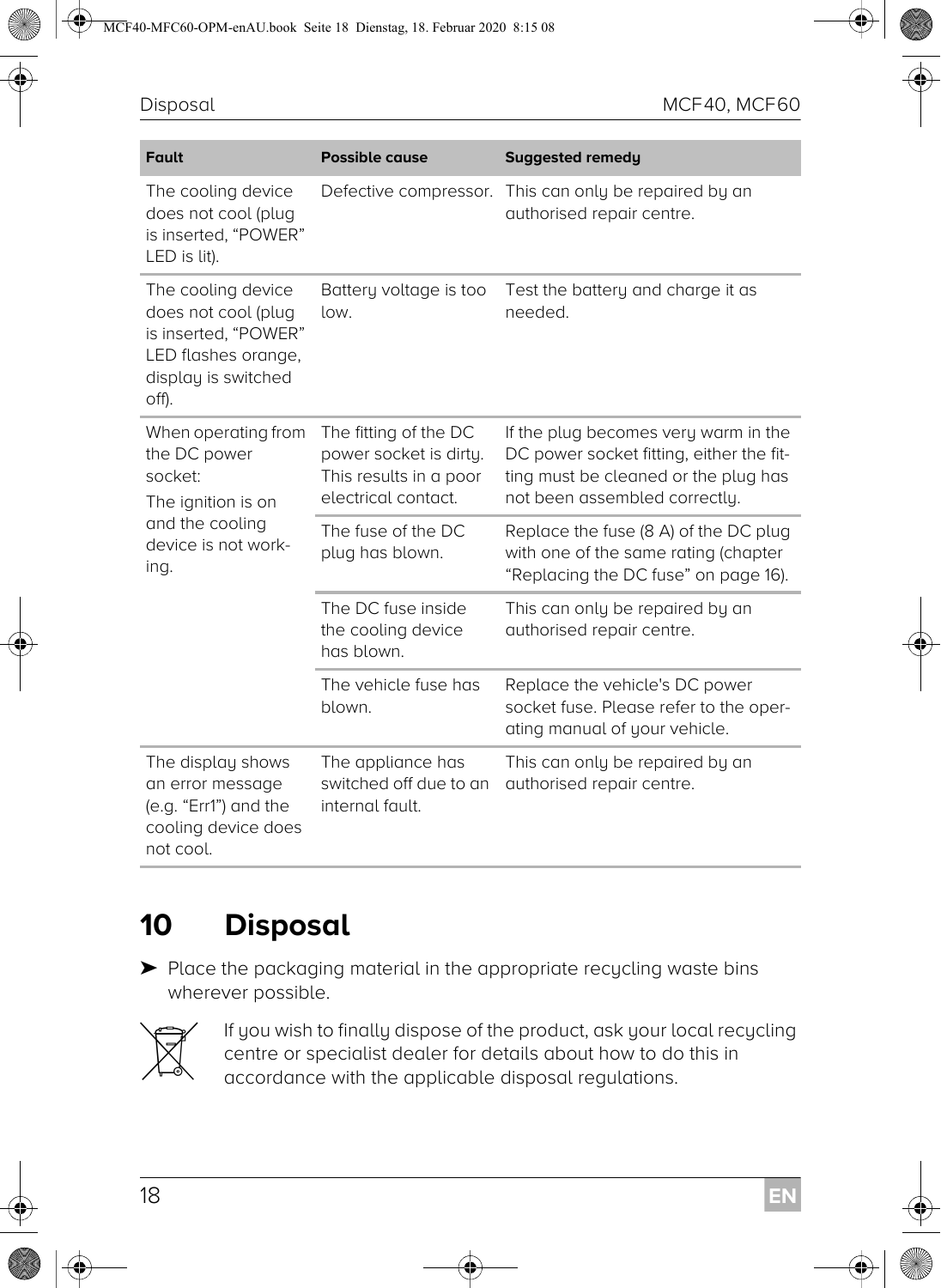# **11 Technical data**

|                                       | MCF40                                 | MCF60              |  |
|---------------------------------------|---------------------------------------|--------------------|--|
| Connection voltage:                   | $12/24$ V=                            |                    |  |
|                                       | $100 - 240$ V $\sim$ , 50/60 Hz       |                    |  |
| Power consumption:                    | 4 A (12 $V =$ )                       | 6 A (12 $V =$ )    |  |
|                                       | 2 A (24 $V =$ )                       | $3 A (24 V = )$    |  |
|                                       | $1.0 - 0.4$ A (100 $- 240$ V $\sim$ ) |                    |  |
| Cooling capacity:                     | +10 °C to -16 °C (+50 °F to +3 °F)    |                    |  |
| Gross capacity:                       | 40 L<br>60 L                          |                    |  |
| Usable capacity:                      | 38 L                                  | 58 L               |  |
| Climate class:                        | T                                     |                    |  |
| Ambient temperature:                  | +16 °C to +43 °C                      |                    |  |
| Noise emission:                       | 49 dB(A)                              |                    |  |
| Dimensions ( $W \times H \times D$ ): | 584 x 446 x 365 mm                    | 680 x 470 x 440 mm |  |
| Weight:                               | 11.5 kg                               | 18.4 kg            |  |



#### **NOTE**

If the ambient temperature is above +32 °C (+90 °F), the minimum temperature cannot be attained.

Test/certificates:



The coolant circuit contains R134a.